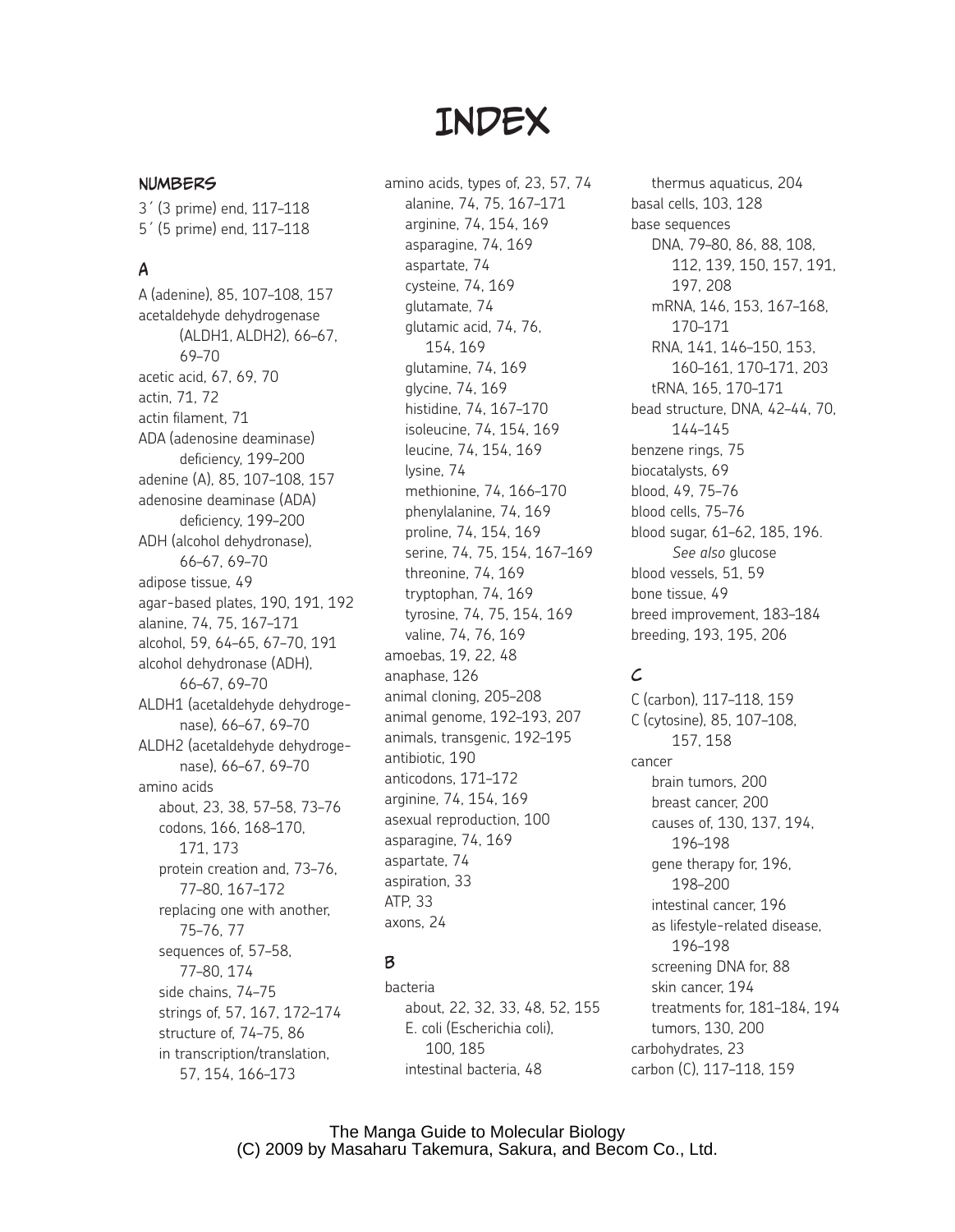carbon dioxide, 67, 69, 70 carboxy-terminal domain (CTD), 153 carcinogens, 137 cardiac muscle, 50 catalysts, 65, 69 cDNA (circular DNA), 188, 190 cDNA libraries, 188 cell body, 24 cell cycle, 128–129 cell division about, 70, 92, 97–103, 122, 123, 124–127 cancer and, 130 cell cycle, 128–129 cytokinesis, 124, 127, 129 mitosis, 124–127, 129 cell membranes, 23, 27–32, 36, 52, 70 cell nucleus. *See* nucleus cell organelles, 23, 31–35, 52, 127, 174 cell plates, 127 cells abnormalities in, 10, 130, 137–138, 182–183 communication between, 29 defined, 16–19 discovery of, 18, 20 energy production in, 23, 32–33, 61, 75 eukaryotic organisms, 51–52, 152n functions, 59–60 as living organisms, 20–24, 31 multicellular organisms, 19, 48–52, 100–103 name origin of, 18, 18n single-celled organisms, 19, 22, 24, 48–52, 97–100 structure of, 23, 25–26, 73, 124 cells, types of animal, 123, 127 basal, 103, 128 blood, 75–76 cancer, 130

dendrites, 24 embryonic stem (ES), 193, 208, 209 human, 21, 24, 31, 32, 123 induced pluripotent stem (iPS), 209 liver, 59, 62, 62n, 67, 141 muscle, 60–62, 71 nerve/neurons, 24, 50, 141 plant, 127 prokaryotic organisms, 51–52 skin, 49, 57, 102–103, 128, 209 somatic, 207–208 stem, 193, 208, 209 totipotent, 193, 209 cell walls, 127 centrosomes, 25, 124–125 chemical reactions, 65–67, 69–70, 72 cholesterol, 23 chromatins, 122, 128, 144–145, 148 chromosomes, 88–89, 122–126, 128 sex chromosomes, 123 circular DNA (cDNA), 188, 190 circulatory system, 51 cloning animal, 205–208 Dolly the sheep, 207–208 ethical concerns, 208 human, 208 transduction and, 186, 189–191 coding strands, 146–147 codons, 166, 168–170, 171, 173 anticodons, 171–172 stop, 169, 170, 172–173 collagen, 49, 57, 72 columnar epithelium, 49 conditions. *See* diseases connective tissue, 49, 50 cristae, 33 crossbreeding, 193, 195, 206 CTD (carboxy-terminal domain), 153

cut and paste gene recombination, 186, 188–189 cysteine, 74, 169 cytokinesis, 124, 127, 129 cytoplasm, 25, 31, 38, 44–45, 52, 125, 126, 152, 201 cytosine (C), 85, 107–108, 157, 158

#### $\overline{D}$

dehydrogenase enzymes, 66–67, 69–70 demographic studies, 196 denatures, 204 dendrites, 24 deoxyribonucleic acid, 43. *See also* DNA deoxyribonucleotides, 83, 158. *See also* nucleotides deoxyribose, 84–85, 117–118, 158–159 dermis, 102 destination DNA, 189 detoxification, 67, 69 diabetes, 184, 196 digestive system, 32, 48–51, 59 61–62, 67, 69–70 diseases. *See also* cancer adenosine deaminase (ADA) deficiency, 199–200 brain tumors, 200 causes of, 10, 130, 137, 194, 196–197 gene therapy for, 196, 198–200 heart disease, 197, 209 lifestyle-related, 196–198 macular degeneration, 203 metabolic syndrome, 196, 197 personalized medicine for, 196–198 RNA-based medicines for, 203 sickle-cell, 76 treatments for, 181–184, 194, 196–200, 203 dizygotic cells, 89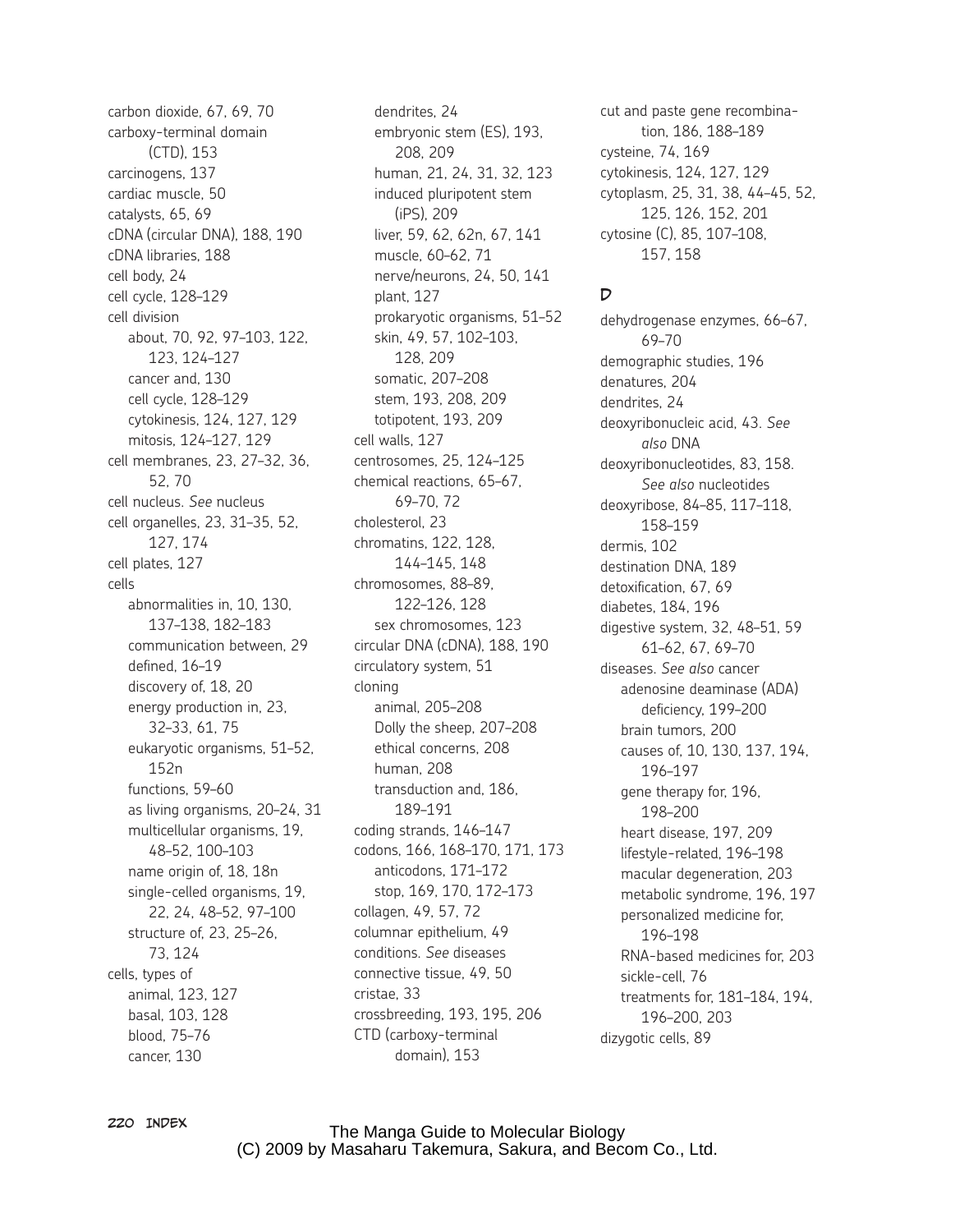DNA (deoxyribonucleic acid), 43 abnormalities and mutations, 130, 137–138, 158, 193, 208 about, 11–12, 35–36, 37, 52, 56–59 bases/characters of, 85–86, 107–108, 157–160 base sequences of, 79–80, 86, 88, 108, 112, 139, 150, 157, 191, 197, 208 bead structure of, 42–44, 70, 144–145 characters of/bases, 85–86, 67-108, 157–160 chromosomes, 88–89, 122–126, 128 coding strands, 146–147 double-helix, 81–82, 106, 108–109, 146 double-stranded structure of, 106–109, 117, 146, 149–150 genome, 88–90, 192–193 manipulating, 181–183 nucleotides, 70, 73, 80–87, 106, 107, 109, 111, 115, 117, 158 proteins and, 42–45, 56–62, 70, 72, 114–115 pure, 191–192 structure of, 42–44, 70, 77–87, 106–109, 117, 144–145, 160, 164 sugar-phosphate backbone of, 107, 158–159, 191 synthesis, 114, 116–117 DNA, types of circular (cDNA), 188, 190 destination, 189 junk, 143 pure, 191–192 DNA ligase, 189, 205 DNA polymerase, 70, 108–120, 158, 203 DNA replication, 58, 69, 70, 92, 105–106, 108–120, 128 3´ (3 prime) end, 117–118

5´ (5 prime) end, 117–118 about, 138 double-helix, 81–82, 106, 108–109, 146 duplex structure and, 105–108, 146 genes and, 105–106 hydrogen bonds, 76, 107, 110 Okazaki fragments, 118–119 polymerase role in, 108–120, 158 proteins and, 114–115 RNA primer, 115–116, 188 Dolly (sheep), 207–208 double-helix, DNA, 81–82, 106, 108–109, 146

## E

E. coli (Escherichia coli), 100, 185–186, 189–191 EcoRI, 188 embryonic stem (ES) cells, 193, 208, 209 embryos, 193, 205–206, 209 endoplasmic reticulum, 25, 31–32, 36, 165, 174 energy production, cell, 23, 32–33, 61, 75 enzymes about, 57, 61–68, 72 acetaldehyde, 66–67 binding to, 64 catalysts, 65, 69 chemical reactions, 65–67, 69–70, 72 conformation changes in, 64 defined, 61–62, 64, 72 dehydrogenase enzymes, 66–67, 69–70 DNA ligase, 189, 205 DNA polymerase, 70, 108–120, 158, 203 protective enzymes, 66 proteins and, 61–70 restriction enzymes, 188, 204–205 ribozymes, 202

RNA polymerase, 148–154 spliceosomes, 154 epidermis, 102 epithelial tissue/epithelium, 49, 50 ES (embryonic stem) cells, 193, 208, 209 Escherichia coli (E. coli), 100, 185–186, 189–191 eukaryotic organisms, 51–52, 152n evolutionary process, 142, 155–156, 208 molecular evolution, 208 exons, 153–156 exon shuffling, 155–156

# F

fats, 23, 26–27, 49, 59, 61, 196 fertilization, 96, 101, 205–207 fibrous connective tissue, 49 Fire, Andrew Z., 201 5´ (5 prime) end, 117–118 flat epithelium, 49 foraminifera, 177

# G

G (guanine), 85, 107–108, 157  $G_1/G_2$  phases, 128-129 gel electrophoresis, 191 gene expression, 46–47, 143, 201–204 gene recombination, 183–191 genes abnormalities and mutations, 130, 137–138, 158, 193, 208 about, 11, 36, 44–46, 52, 56–58 ADA gene, 199–200 as blueprints, 11, 44, 45, 57–58, 77–79, 106, 137–139, 146, 153, 183 building proteins and, 77–80 cancer and, 88, 130, 137, 194, 196, 197, 200 chromosomes and, 88–89, 122–126, 128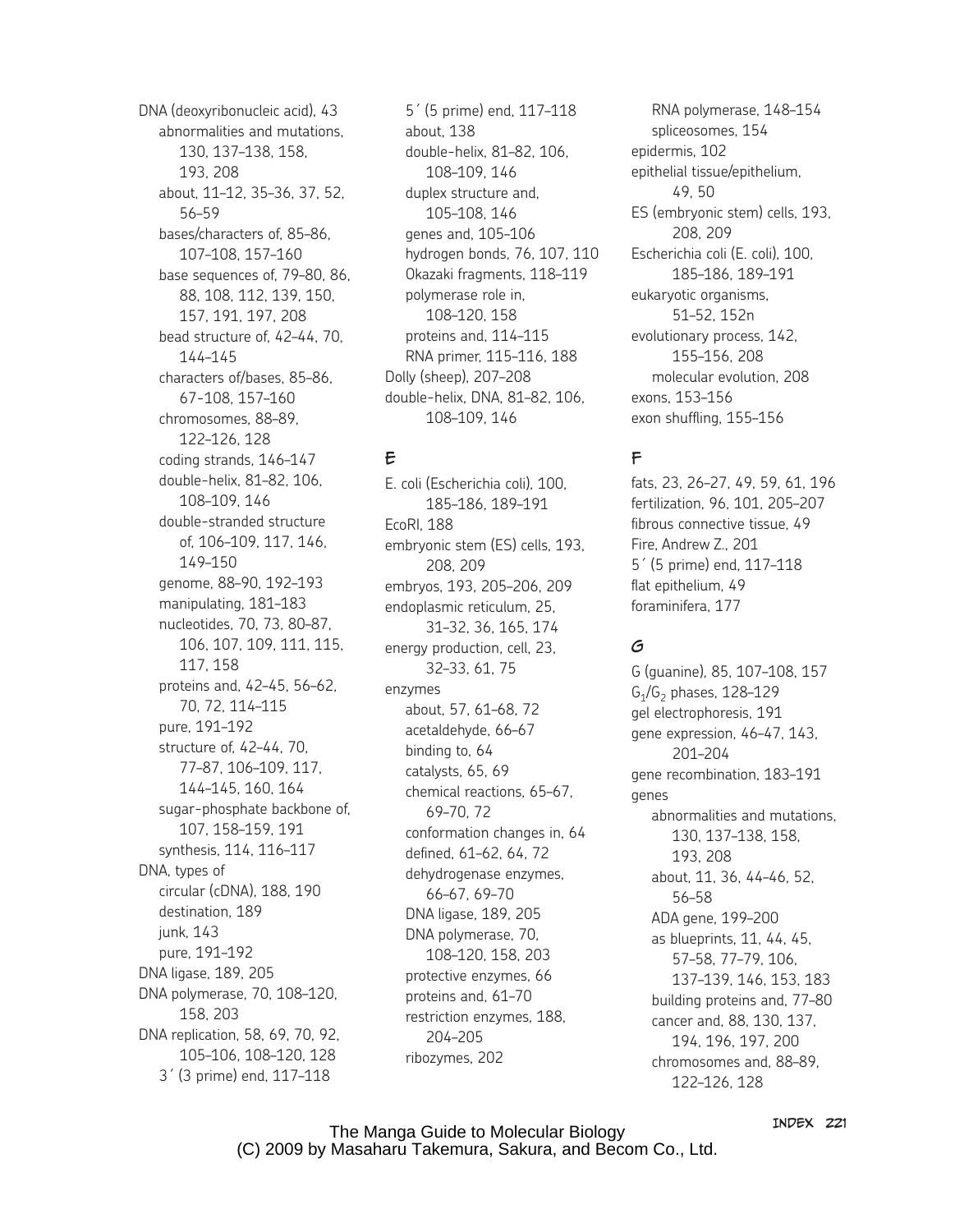genes, *continued* DNA replication and, 105–106 evolutionary process and, 142, 155–156, 208 exons, 153–156 fossil remains of, 143 introns, 153–154, 155, 165, 188 pseudogenes, 142–143 splicing, 154, 155 structure of, 78–80 transgenes, 193 tumor suppressor genes, 130 gene therapy, 196, 198–200 genetic advances, future, 209 genetic code, 80, 167–168 genetic diseases. *See* diseases genetic information, 138–141 genetic technologies animal cloning, 205–208 breed improvement through hybridization, 183–184 breeding/crossbreeding, 193, 195, 206 cut and paste gene recombination, 186, 188–189 detecting and isolating DNA, 191–192 future of molecular biology, 209 gene recombination, 176, 183–191 gene therapy, 196, 198–200 genomics, 209 multiplication, 189–190 personalized medicine using, 196–198 polymerase chain reaction (PCR), 70, 108–120, 187–189, 191, 203–205 proteomics, 209 RNA interference, 201–203 RNA renaissance, 201 transduction and cloning, 186, 189–191 transgenic animals, 192–195 genome animal, 192–193, 207

human, 88–90 Human Genome Project, 88 genomics, 209 globins, 76 glucose, 23, 33, 61–62, 69 glutamate, 74 glutamic acid, 74, 76, 154, 169 glutamine, 74, 169 glycine, 74, 169 glycogen, 61–62, 62n, 69 glycogen synthase, 61, 69 Golgi apparatus, 25, 31, 32, 34, 174 Greek prefixes/suffixes chroma, 122 lyso, 34 peroxi, 34 some, 34 guanine (G), 85, 107–108, 157

#### H

H (hydrogen), 9, 159 hair, 57 heart, human, 21, 31, 51, 57, 103 heart disease, 197, 209 hemoglobin, 72, 75–76, 138 heterochromatin, 145 histidine, 74, 167–170 histones, 42, 43, 122, 123, 144 homeostasis, 72 Hooke, Robert, 18, 20 Hooke's microscope, 18 hormones, 72 human cloning, 208 Human Genome Project, 88 hybridization, 184 hydrogen (H), 9, 159 hydrogen bonds, 76, 107, 110 hydrophilic phospholipids, 28 hydrophobic interactions, 76 hydrophobic phospholipids, 28 hydroxyl (OH), 159 hypodermis, 102

#### I

immune system, 57, 69 immunoglobin, 72

induced pluripotent stem cells (iPS cells), 209 insulin, 72, 185 intestinal bacteria, 48 intestines, 48, 51, 59, 61, 196 introns, 153–154, 155, 165, 188 iPS cells (induced pluripotent stem cells), 209 isoleucine, 74, 154, 169

# $J$

junk DNA, 143

## K

keratin, 57, 72 knockout mice, 192–195

## L

lacteal glands, 207 large intestine, 48, 51, 196 leucine, 74, 154, 169 lifestyle-related diseases, 196–198 ligaments, 49 lipids, 23, 27–30 liver cells, 59, 62, 62n, 67, 141 functions, 32, 61–64, 66–67, 69 toxicity, 64, 66–67 lungs, 51, 103 lysine, 74 lysosomes, 25, 32, 34

## M

macular degeneration, 203 maltose, 61 matrix, 33 medical treatments. *See* diseases Mello, Craig C., 201 membrane fusion, 29–30, 32 membranes, cell, 23, 27–32, 36, 52, 70 membrane transport vesicles, 26 messenger RNA. *See* mRNA metabolic syndrome, 196–197 metabolism, 59, 67, 199, 203

#### 222 Index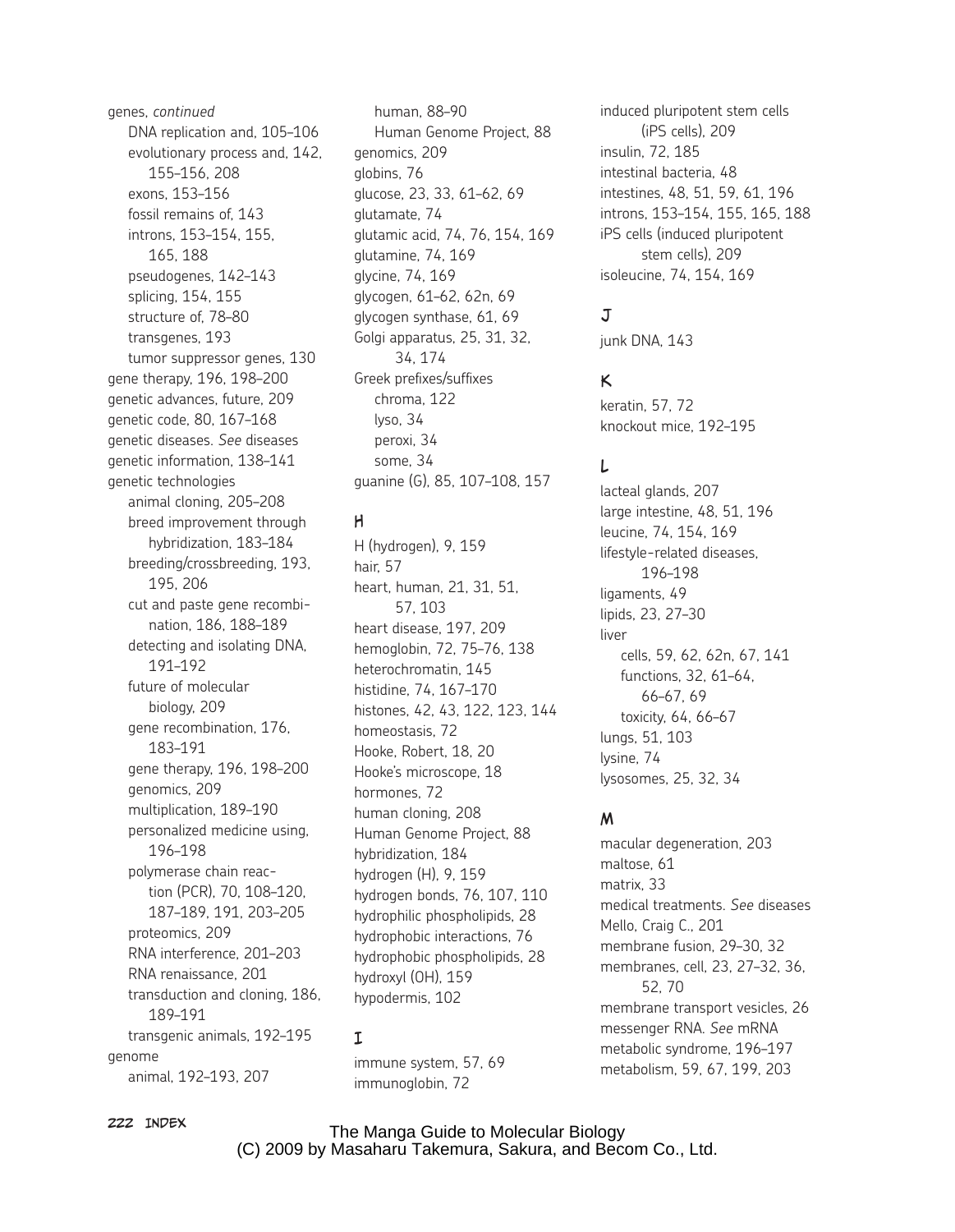metaphase, 125 methionine, 74, 166–170 mice, 192–195, 202, 208 microRNA (miRNA), 202 microtubules, 125–126 miRNA (microRNA), 202 mitochondria, 25, 32–34 mitosis, 124–127, 129 mitotic division, 126 mitotic spindle, 126 molecular evolution, 208 molecules, 9–10, 16–18, 23, 29–36, 57, 60 monomers, 86 monozygotic cells, 89 mosaics, 193, 195 M phase, 128–129 mRNA (messenger RNA), 44, 201–202 base sequences, 146, 153, 167–168, 170–171 in transcription, 146–147, 153–154 in translation, 80, 165–166 MSG, 74 Mullis, Karry, 204 multicellular organisms, 19, 48–52, 100–103 muscle cells, 60–62, 71 muscle fibers, 71 muscles, 49–50, 59, 60, 62n, 71–72 muscular contraction, 57, 60, 71–72 muscular tissue, 49, 50 mutations, 130, 137–138, 158, 193, 208 myosin, 57, 71, 72 myosin filament, 71

## N

neomycin, 195 nerve cells, 24, 50, 141 nervous system, 50 nervous tissue, 49, 50 neurons, 24, 50, 141 Nobel Prize, Chemistry, 204 Nobel Prize, Physiology and Medicine, 194, 201 nonnucleated organisms, 52 nuclear envelope, 36, 44, 52, 124–126, 128, 152, 165 nuclear localization signal, 38 nuclear pore complex, 36, 44 nuclear transfer, 208 nucleated organisms, 52 nucleic acids, 23, 36, 43, 153, 199, 201, 202. *See also* DNA; RNA nucleoid body, 52 nucleolus, 25 nucleosides, 85 nucleosomes, 43, 144 nucleotide bases, 85–86, 107–108, 157–160 nucleotides, 70, 73, 80–87, 106, 107, 109, 111, 115, 117, 158 nucleus defined, 35–36, 124 image of, 25, 35, 36, 81, 124, 126 presence or absence of in cells, 51–52 structure of, 37–47 true, 52 nutrients, 31, 48, 59, 69, 72, 127, 130

# O

obesity, 196 OH (hydroxyl), 159 Okazaki, Reiji, 119 Okazaki fragments, 118–119 organelles, 23, 31–35, 52, 127, 174 organs in circulatory system, 51 defined, 50 in digestive system, 32, 48–51, 59, 61–62, 67, 69–70 heart, 21, 31, 51, 57, 103 intestines, 48, 51, 59, 61, 196 lacteal glands, 207

liver, 59, 61–64, 62n, 66–67, 69, 141 lungs, 51, 103 in nervous system, 50 in respiratory system, 51 skin, 49, 57, 102–103, 128, 209 overhangs, 188–189, 205 oxygen, 9, 33–34, 72, 75

## P

paramecia, 18, 48, 52, 98, 100 PCR (polymerase chain reaction), 70, 108–120, 187–189, 191, 203–205 Pegapatnib, 203 peroxisomes, 32, 34 personalized medicine, 196–198 phenylalanine, 74, 169 phosphate groups, DNA, 107, 191 phospholipid bilayers, 28–29, 31 phospholipids, 27–30 phosphoric acid, 84–85, 117, 158–159 plasmid, 189–190, 204–205 pluripotent stem cells, 209 polymerase, DNA, 70, 108–120, 158, 203 polymerase, RNA, 148–154 polymerase chain reaction (PCR), 70, 108–120, 187–189, 191, 203–205 pores, of nuclear envelope, 36 polysaccharides, 23, 28 pre-initiation complex, 166 prokaryotic organisms, 51–52 proline, 74, 154, 169 prophase, 124 proteins about, 11–12, 23, 28, 29, 32, 36, 56–60 amino acids and, 73–76, 77–80, 167–172 creation of, 56–58, 73–76, 77–80, 132, 138, 161, 167–172 defined, 57, 60

The Manga Guide to Molecular Biology (C) 2009 by Masaharu Takemura, Sakura, and Becom Co., Ltd. Index 223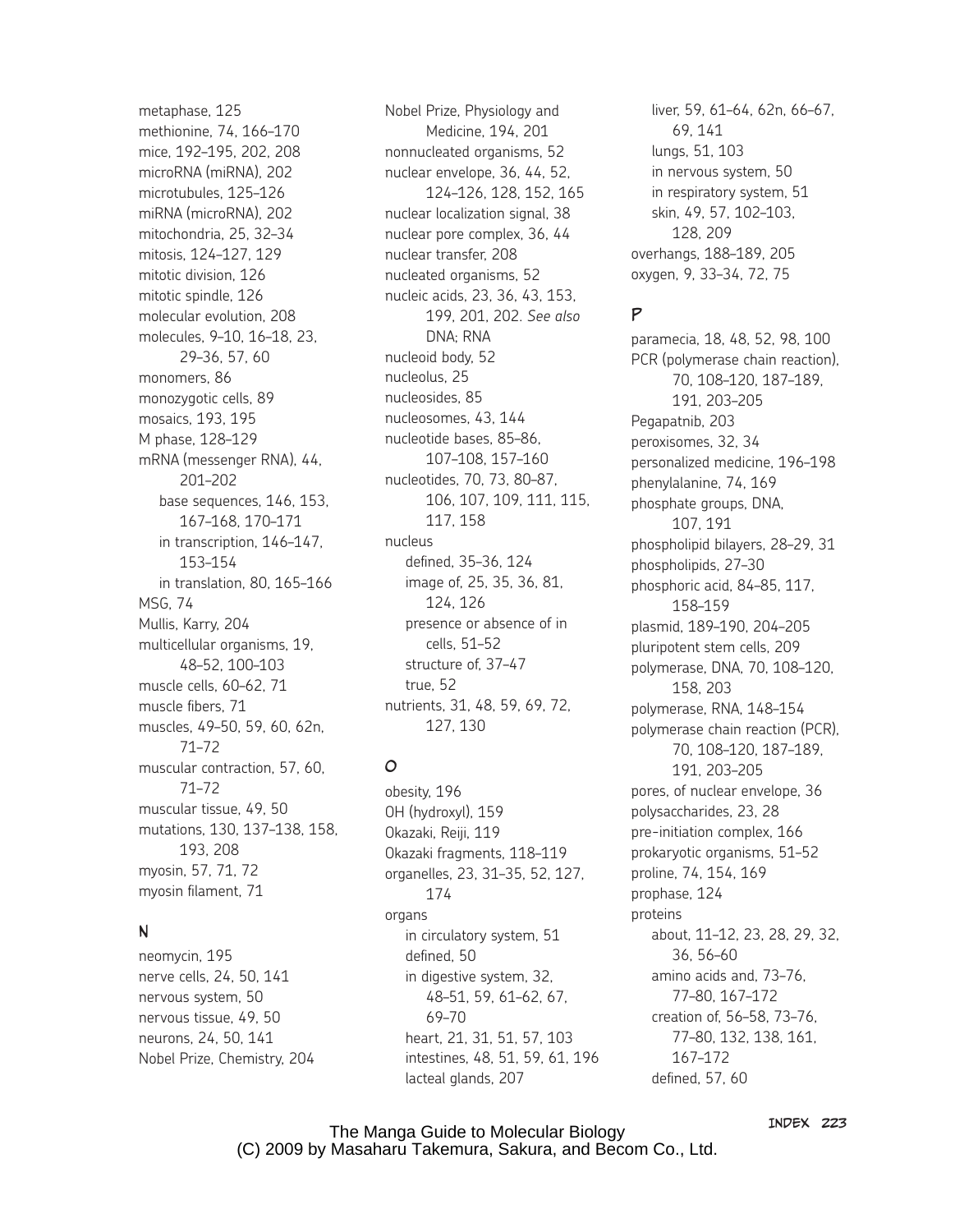proteins, *continued* DNA and, 42–45, 56–62, 70, 72, 114–115 DNA replication and, 114–115 enzymes and, 61–70 folded forms, 174, 174n functions of, 56–60, 72 genes and building proteins, 77–80 hemoglobin and, 72, 75–76, 138 muscular contraction and, 57, 60, 71–72 in nucleus, 37–39 properties of, 77 role in cell division, 70 starch breakdown and, 61, 62 structure and shape of, 73–76, 86, 161, 174, 174n synthesis, 46–47, 165–167, 202 proteins, types of, 57, 69, 72 actin, 71, 72 ADA, 199–200 globins, 76 histones, 42, 43, 122, 123, 144 insulin, 72 myosin, 57, 71, 72 subunits, 76, 165–166 proteomics, 209 protozoa, 48, 52, 100, 178 pseudogenes, 142–143 pure DNA, 191–192 pyruvic acid, 33

#### $\Omega$

quantitative PCR, 204. *See also* PCR (polymerase chain reaction)

## R

replication. *See* DNA replication reproduction, cell. *See* cell division reproduction, human and animal, 92–97, 101 respiratory system, 51

restriction enzymes, 188, 204–205 ribonucleotides, 159 ribose, 159 ribosomal RNA (rRNA), 161, 165 ribosomes, 31, 32, 34, 38, 45, 80, 114, 152 in translation, 165–166, 170–173 ribozymes, 202 RISC (RNA-Induced Silencing Complex), 202 RNA. *See also* mRNA; tRNA about, 11–12, 37, 43, 44, 45, 56, 57, 156–162 bases/characters of, 156–158 base sequences of, 141, 146–150, 153, 160–161, 170–171, 203 characters of/bases, 156–158 flexibility of, 160–161, 164 messenger (mRNA), 152, 153, 161 miRNA (microRNA), 202 molecules, 202 ribonucleotides, 159 siRNA (short interfering RNA), 201–203 structure of, 160–161, 164 sugar-phosphate backbone of, 158–159 types of, 161–162 RNA-based medical treatments, 203 RNA-Induced Silencing Complex (RISC), 202 RNA interference, 201–203 RNA polymerase, 148–154 RNA primers, 115–116, 188, 204 RNA renaissance, 201 RNA sequences, 58 rough endoplasmic reticulum, 25 rRNA (ribosomal RNA), 161, 165 RT-PCR, 204. *See also* PCR (polymerase chain reaction)

#### $\leq$

SELEX method (Systematic Evaluation of Ligands by Exponential Enrichment), 203 sensory epithelium, 49 serine, 74, 75, 154, 167–169 sex chromosomes, 123 short interfering RNA (siRNA), 201–203 sickle-cell disease, 76 single-celled organisms, 19, 22, 24, 48–52, 97–100 siRNA (short interfering RNA), 201–203 skeletal muscle, 50 skin, 49, 57, 102–103, 128, 209 skin cancer, 194 small intestine, 48, 51, 59, 61 smooth endoplasmic reticulum, 25 somatic cells, 207–208 S phase, 128–129 spindle apparatus, 126 spindle fibers, 125–126 spliceosomes, 154 splicing, 154, 155 starch, 23, 61 stem cells about, 193, 208, 209 embryonic stem (ES) cells, 193, 208, 209 induced pluripotent stem cells (iPS cells), 209 totipotent cells, 193, 209 steric structure, 76 sticky ends, 188, 205 stomach, 48–51, 59 stop codons, 169, 170, 172–173 stratum basale, 103 substrates, 64 subunits, 76, 165–166 sugar-phosphate backbones, 107, 158–159, 191 sugars blood, 61–62, 185, 196 DNA vs. RNA, 158–159 glucose, 23, 33, 61–62, 69

224 Index